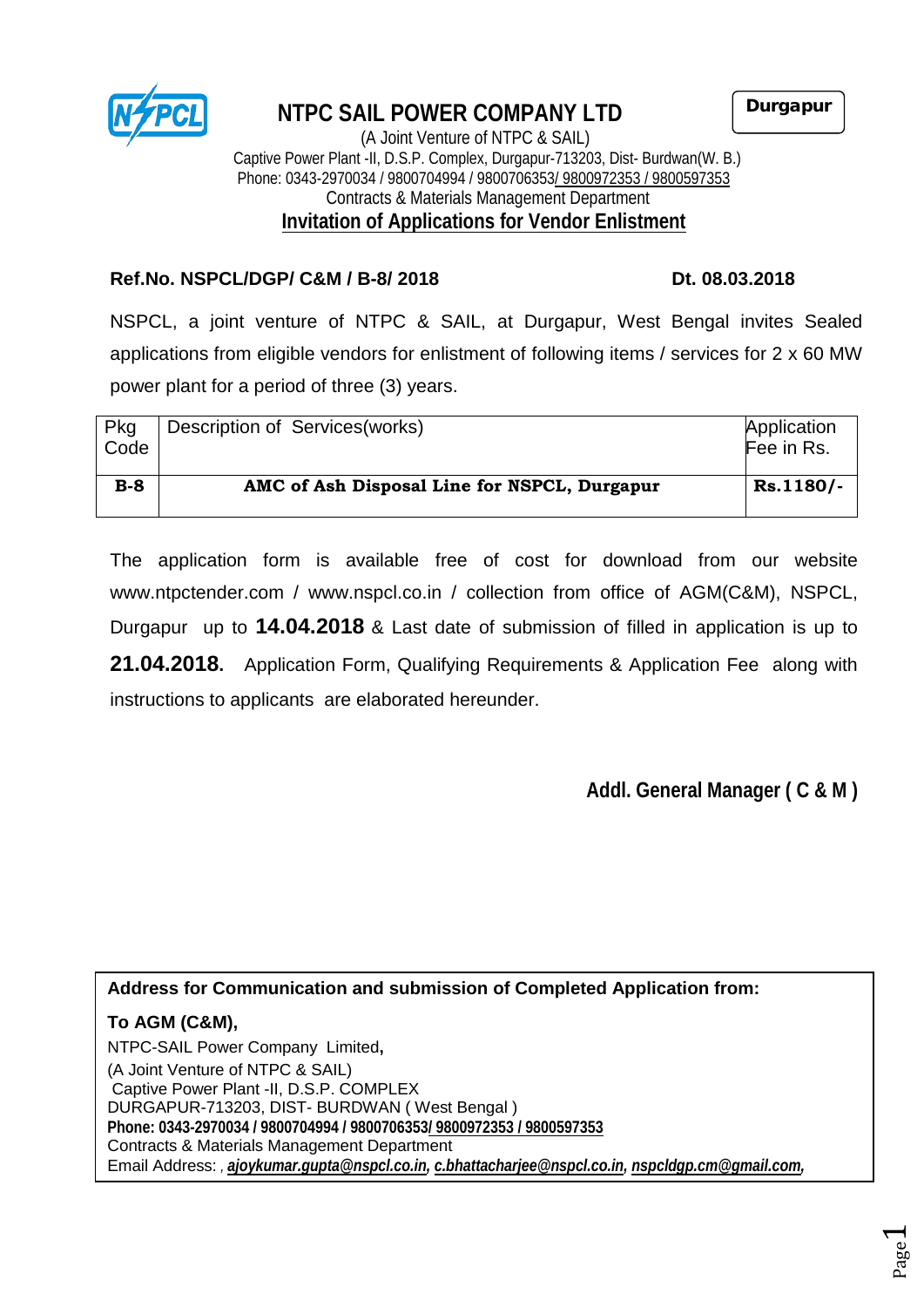- 1. **Application form:** The prescribed Application Form enclosed herewith should be furnished by all the applicants for the applicable/ relevant clauses.
- 2. **Application fee :** Application form to be submitted by the vendor alongwith non refundable application fee as specified against the item/ contract above in the form of a crossed account payee Demand Draft from a nationalized Bank/ scheduled Bank drawn in favour of 'NSPCL Durgapur'. No other mode of payment is acceptable.
	- 2.1 All eligible NSIC / SSI / MSME units with proper certificates from the appropriate authority shall be exempted for payment of application fee. Bidders seeking exemption have to enclose a copy of valid Registration Certificate giving details of Stores, Monetary limit & Validity; failing which their application may not be considered.
- 3. **Qualifying Requirements (QR)** : 'QR' for the package has been mentioned bellow. Applicants have to meet the QR of the package for which application is submitted. All necessary documents as mentioned in the QR have to be submitted alongwith application.

# **4. How to Apply :**

- a) Interested applicant should submit application form as prescribed duly filled in and signed alongwith covering letter in the letter head of the company.
- b) Application must accompany with necessary application fee (Non refundable) as instructed in detail.
- c) Applicants registered with NSIC / SSI / MSME must furnish copy of the valid certificate to avail exemption of application fee, as elaborated in 2.1 above.
- d) Applicant must meet qualifying requirements as specified for the package. All supporting documents as mentioned in the QR shoule be submitted alongwith application & Q.R. Format duly filled in details as enclosed.
- e) The application for vendor enlistment complete in all respect should be sent in a sealed envelope super-scribing " Application for vendor enlistment for (Pkg Code) \_\_\_\_\_\_\_\_\_\_\_, Name of Package \_
- f) The application should be addressed to AGM(C&M), NSPCL, CPP-II, DSP Complex, Durgapur-713203, West Bengal.

### 5. **General Note:**

- a) Any information/data furnished by the Applicant found to be incorrect or false of misleading at any point of time would render him liable to be debarred from the Enlistment.
- b) NSPCL reserves the right to cross check and confirm the information /details furnished by the Applicant.
- c) Notwithstanding anything contained in this application for Enlistment, NSPCL reserves the right to accept or reject any application and annul the process and reject all applications at any time without any liability or any obligation for such acceptance, rejection or annulment without assigning any reasons.
- d) NSPCL will process all future procurements / contracts through e-procurement / e-tender only. All the interested applicants should have required facility e.g. Digital Certificate (Class-III), Broadband/Internet Connection etc. for the same.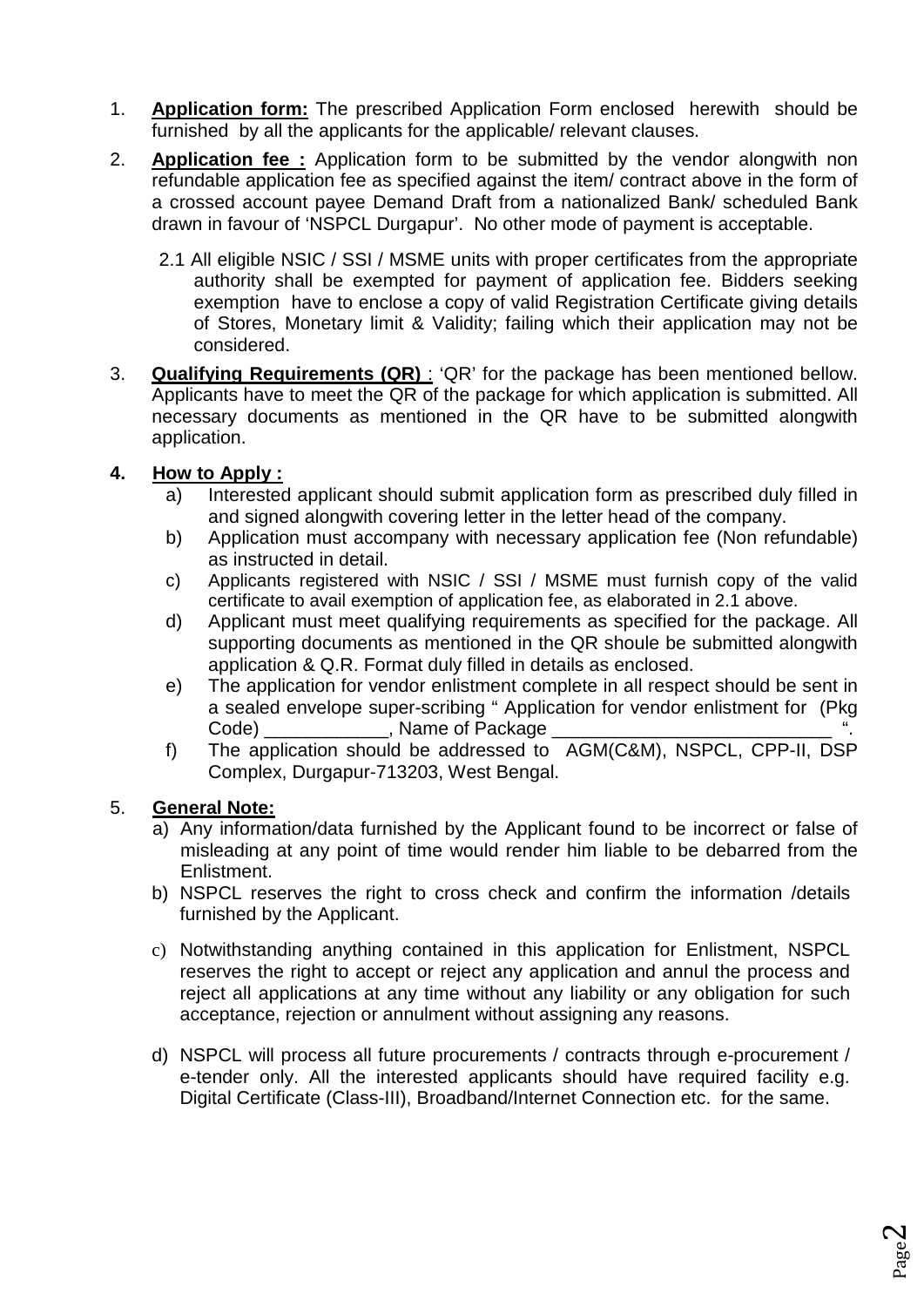|            | <b>Application Form for Enlistment of Contractors</b>                                                    |                         |                  |               |          |  |  |  |  |
|------------|----------------------------------------------------------------------------------------------------------|-------------------------|------------------|---------------|----------|--|--|--|--|
| 1.0        | <b>GENERAL:</b>                                                                                          |                         |                  |               |          |  |  |  |  |
| 1.1        | Name of the Organization                                                                                 |                         |                  |               |          |  |  |  |  |
|            | Full Address for correspondance :                                                                        |                         |                  |               |          |  |  |  |  |
|            | Telephone & Fax No. etc.                                                                                 |                         |                  |               |          |  |  |  |  |
|            | Mobile No. of the Concerned Person(s)                                                                    |                         |                  |               |          |  |  |  |  |
|            | Email address                                                                                            |                         |                  |               |          |  |  |  |  |
| 1.2        | Website address                                                                                          |                         |                  |               |          |  |  |  |  |
|            | i) Registered Office                                                                                     |                         |                  |               |          |  |  |  |  |
|            | ii) Regional Offices                                                                                     |                         |                  |               |          |  |  |  |  |
|            | Whether Registered with any other                                                                        | Deptt/                  |                  | Regn. No.     | Products |  |  |  |  |
| 1.3        | Deptt./ Registration No. Category                                                                        | Organization            |                  |               |          |  |  |  |  |
| (a)        | Govt. /Quasi Govt. Organization etc<br>(Preferably in Power Sector/Industry).                            |                         |                  |               |          |  |  |  |  |
|            | Attach attested copies of certificates                                                                   |                         |                  |               |          |  |  |  |  |
|            | i) Whether the Industry is SSI/NSIC                                                                      | Yes/No<br>i)            |                  |               |          |  |  |  |  |
| 1.3<br>(b) | certified                                                                                                | $\mathsf{ii}$<br>Yes/No |                  |               |          |  |  |  |  |
|            | ii) documentary evidence submitted                                                                       |                         |                  |               |          |  |  |  |  |
| 1.4        | Organizational set up of the company<br>in detail<br>Whether Company<br>i)<br>Whether Partnership<br>ii) | i)<br>ii)               | Yes/No<br>Yes/No |               |          |  |  |  |  |
|            | Whether Individual<br>iii)                                                                               | Yes/No<br>iii)          |                  |               |          |  |  |  |  |
| 1.5        | In case of companies, date, place of<br>Registration and certified copies of                             | Enclosed: Yes/No        |                  |               |          |  |  |  |  |
| (a)        | Memorandum of Association and                                                                            | Name of Directors       |                  | <b>Status</b> |          |  |  |  |  |
|            | Articles of Association to be furnished                                                                  |                         |                  |               |          |  |  |  |  |
|            | Names, Addresses and particulars                                                                         |                         |                  |               |          |  |  |  |  |
|            | of all the<br>Directors should<br>be                                                                     |                         |                  |               |          |  |  |  |  |
|            | furnished                                                                                                |                         |                  |               |          |  |  |  |  |
|            |                                                                                                          |                         |                  |               |          |  |  |  |  |
|            | In case of partnership firm the names                                                                    | Name of Partner         |                  |               | Address  |  |  |  |  |
|            | of all the partners and their addresses                                                                  |                         |                  |               |          |  |  |  |  |
| 1.5<br>(b) | are to be furnished. Attested copies of                                                                  |                         |                  |               |          |  |  |  |  |
|            | Partnership deed to be attached.                                                                         |                         |                  |               |          |  |  |  |  |
|            | Original partnership deed to be                                                                          |                         |                  |               |          |  |  |  |  |
|            | produced for Verification on demand.                                                                     |                         |                  |               |          |  |  |  |  |
| 1.5<br>(c) | In case of individual following may be<br>furnished.                                                     |                         |                  |               |          |  |  |  |  |
|            | <b>Full Name</b>                                                                                         |                         |                  |               |          |  |  |  |  |
|            | Address                                                                                                  |                         |                  |               |          |  |  |  |  |
|            |                                                                                                          |                         |                  |               |          |  |  |  |  |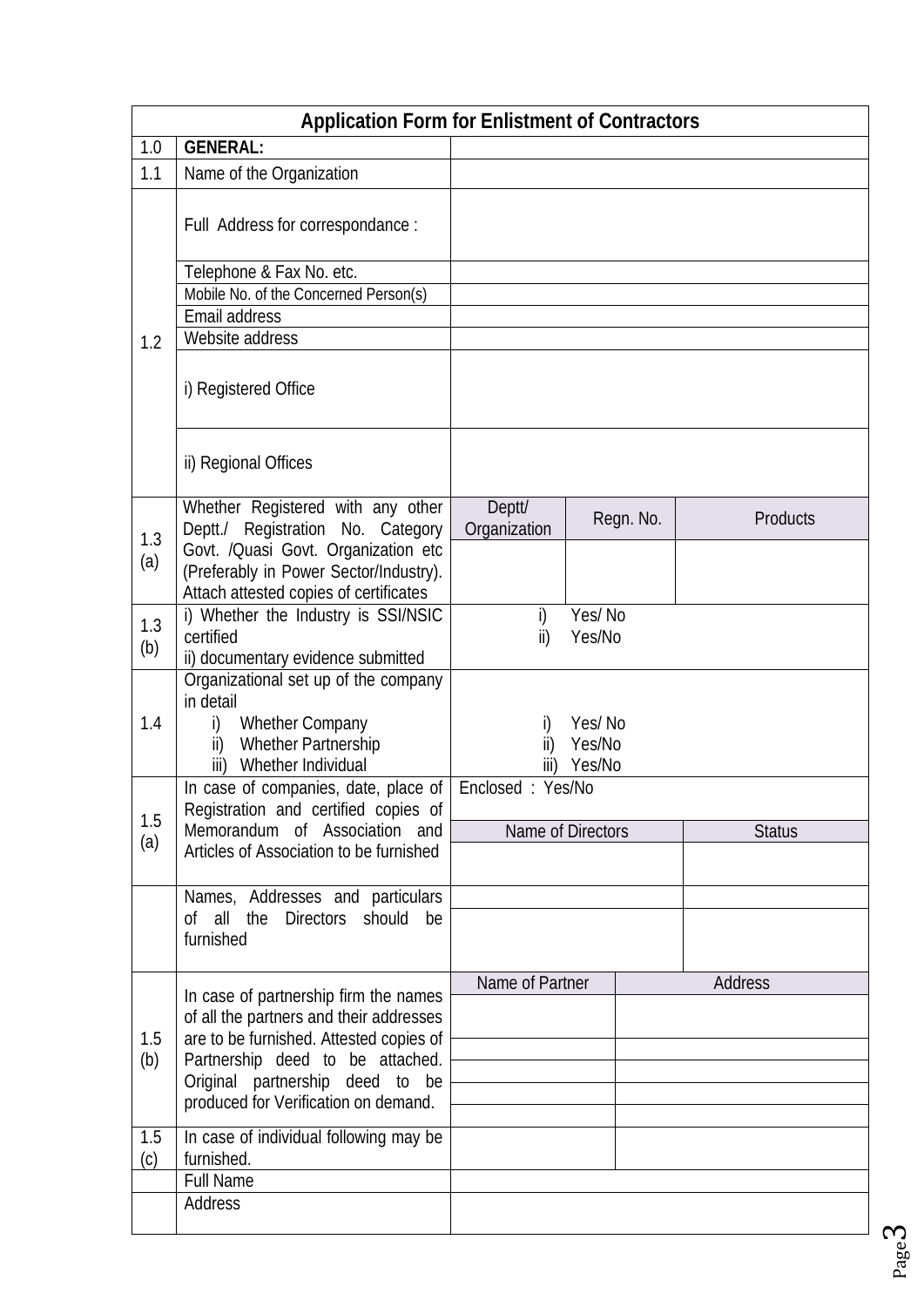|                     | Place and nature of business                                                      |           |                          |                              |  |            |  |                           |      |
|---------------------|-----------------------------------------------------------------------------------|-----------|--------------------------|------------------------------|--|------------|--|---------------------------|------|
|                     | Cell no, ph no, email address                                                     |           |                          |                              |  |            |  |                           |      |
| 1.6                 | Name & address of allied concerns, if                                             |           |                          |                              |  |            |  |                           |      |
|                     | any).                                                                             |           |                          |                              |  |            |  |                           |      |
|                     | Whether already registered or applied<br>for registration in any other station of |           | Yes / No                 |                              |  |            |  |                           |      |
| 1.7                 | NSPCL or applied for registration in                                              |           |                          |                              |  |            |  |                           |      |
|                     | any other name either in individual or                                            |           | If Yes, details:         |                              |  |            |  |                           |      |
|                     | partnership                                                                       |           |                          |                              |  |            |  |                           |      |
|                     | A solvency certificate granted by a 1st                                           |           |                          |                              |  |            |  |                           |      |
|                     | Class Magistrate or a certificate of the                                          |           |                          |                              |  |            |  |                           |      |
| 1.8                 | banker about turnover of transaction                                              |           | Enclosed<br>$-$ Yes / No |                              |  |            |  |                           |      |
| (a)                 | and financial capacity, original to be                                            |           |                          |                              |  |            |  |                           |      |
|                     | produced on demand (one copy must<br>be enclosed)                                 |           |                          |                              |  |            |  |                           |      |
|                     | Balance sheet of the firm for previous                                            |           |                          |                              |  |            |  |                           |      |
| 1.8                 | THREE financial year attested by a                                                |           |                          |                              |  |            |  |                           |      |
| (b)                 | Chartered<br>Accountant                                                           | (to<br>be | Enclosed                 |                              |  | - Yes / No |  |                           |      |
|                     | enclosed)                                                                         |           |                          |                              |  |            |  |                           |      |
| 1.9                 | Please give following along with copy                                             |           |                          |                              |  |            |  |                           |      |
|                     | of certificate / registration                                                     |           |                          |                              |  |            |  |                           |      |
| 1                   | PAN No                                                                            |           |                          |                              |  |            |  |                           |      |
| $\overline{2}$<br>3 | <b>GST NO</b><br>PF No                                                            |           |                          |                              |  |            |  |                           |      |
| $\overline{4}$      | <b>ESIC Registration No</b>                                                       |           |                          |                              |  |            |  |                           |      |
|                     |                                                                                   |           |                          |                              |  |            |  |                           |      |
|                     | Details of relatives employed                                                     | in        |                          |                              |  |            |  |                           |      |
| 1.1                 | NSPCL giving full particulars i.e.                                                |           |                          |                              |  |            |  |                           |      |
| 0                   | name designation and the department                                               |           |                          |                              |  |            |  |                           |      |
|                     | unit in which working                                                             |           |                          |                              |  |            |  |                           |      |
| 1.1                 | Expansion plan, if any'                                                           |           |                          |                              |  |            |  |                           |      |
|                     | Brief history of labor Relations in the                                           |           |                          |                              |  |            |  |                           |      |
| 1.1                 | establishment in last one year.                                                   |           |                          |                              |  |            |  |                           |      |
| $\overline{2}$      | Specify strikes, lockouts, tool-down                                              |           |                          |                              |  |            |  |                           |      |
| 1.1                 | etc.                                                                              |           |                          |                              |  |            |  |                           |      |
| 3                   | Any other particulars/ merits in favour                                           |           |                          |                              |  |            |  |                           |      |
| $\overline{1.1}$    | Whether, Micro, Small or Medium                                                   |           |                          |                              |  |            |  | <b>MEDIUM</b>             |      |
| 4                   | Industry as per MSMED Act '2006                                                   |           |                          | <b>MICRO</b><br><b>SMALL</b> |  |            |  |                           |      |
| 2.0                 | <b>TECHNICAL</b>                                                                  |           |                          |                              |  |            |  |                           |      |
|                     | Package Code (Pkg Code) of Item                                                   |           | SI<br>N <sub>0</sub>     | Package<br>Code              |  |            |  | Package Name/ Description |      |
|                     | for which Registration is sought                                                  |           |                          |                              |  |            |  |                           |      |
| 2.1                 | (please mention the category as<br>in<br>specified<br>the<br>Notice/              |           | 1.                       |                              |  |            |  |                           |      |
|                     |                                                                                   |           |                          |                              |  |            |  |                           |      |
|                     | Advertisement)                                                                    |           | 2.                       |                              |  |            |  |                           |      |
| 2.2                 | If already worked as a supplier/                                                  |           |                          |                              |  |            |  |                           |      |
|                     | Contractor (give the following details)                                           |           |                          |                              |  |            |  |                           |      |
| SI                  | Name of the Power Station                                                         | Deptt     |                          | Items Supplies/ Nature of    |  |            |  | Value                     | Year |
| N <sub>o</sub>      |                                                                                   |           |                          | Work executed                |  |            |  |                           |      |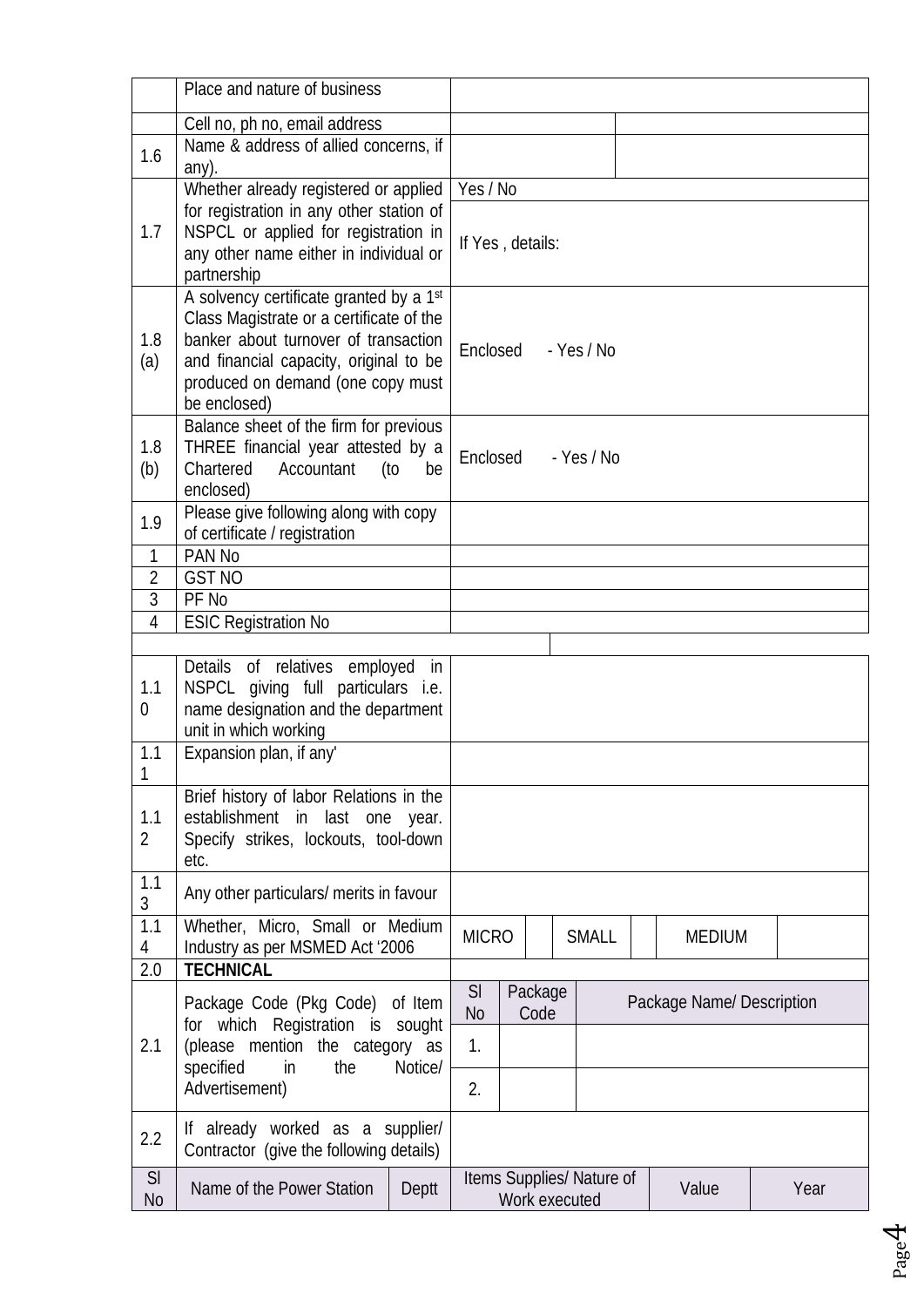| 1.                                                                  |                                                                                                           |               |    |             |           |                                                                                                               |                     |  |  |  |  |
|---------------------------------------------------------------------|-----------------------------------------------------------------------------------------------------------|---------------|----|-------------|-----------|---------------------------------------------------------------------------------------------------------------|---------------------|--|--|--|--|
| 2.                                                                  |                                                                                                           |               |    |             |           |                                                                                                               |                     |  |  |  |  |
| 3.                                                                  |                                                                                                           |               |    |             |           |                                                                                                               |                     |  |  |  |  |
| 4.                                                                  |                                                                                                           |               |    |             |           |                                                                                                               |                     |  |  |  |  |
| 5.                                                                  |                                                                                                           |               |    |             |           |                                                                                                               |                     |  |  |  |  |
| 2.3                                                                 | List of Machinery Available                                                                               |               |    |             |           |                                                                                                               |                     |  |  |  |  |
| 2.4                                                                 | List of Technical Personnel                                                                               |               | SI | Name        |           | Qualification                                                                                                 | Experience          |  |  |  |  |
|                                                                     |                                                                                                           |               |    |             |           |                                                                                                               |                     |  |  |  |  |
|                                                                     |                                                                                                           |               |    |             |           |                                                                                                               |                     |  |  |  |  |
| 2.5                                                                 | Vendors<br><b>Bank</b><br><b>Details</b>                                                                  | Bank A/C. No. |    | A/C<br>type | A/C. Name | <b>Banker</b><br>Name                                                                                         | MICR / IFSC<br>Code |  |  |  |  |
|                                                                     |                                                                                                           |               |    |             |           |                                                                                                               |                     |  |  |  |  |
| 2.6                                                                 | List of enclosures                                                                                        |               |    |             |           |                                                                                                               |                     |  |  |  |  |
| 1                                                                   |                                                                                                           |               |    | Yes / No    |           |                                                                                                               |                     |  |  |  |  |
| $\overline{2}$                                                      | Banker's Certificate / Solvency Certificate<br>PAN Card                                                   |               |    | Yes / No    |           |                                                                                                               |                     |  |  |  |  |
| 3                                                                   | GST                                                                                                       |               |    | Yes / No    |           |                                                                                                               |                     |  |  |  |  |
| 4                                                                   | <b>List Important Customers</b>                                                                           |               |    |             | Yes / No  |                                                                                                               |                     |  |  |  |  |
| 5                                                                   | Performance Certificate from important<br>customers                                                       |               |    |             | Yes / No  |                                                                                                               |                     |  |  |  |  |
| 6                                                                   | <b>Balance Sheet for three FYs</b>                                                                        |               |    | Yes / No    |           |                                                                                                               |                     |  |  |  |  |
| 7                                                                   | PF No                                                                                                     |               |    | Yes / No    |           |                                                                                                               |                     |  |  |  |  |
| 8                                                                   | <b>ESIC Registration No</b>                                                                               |               |    |             | Yes/No    |                                                                                                               |                     |  |  |  |  |
|                                                                     |                                                                                                           |               |    |             |           | I certify that all the information and data furnished by me in this application form are true and complete to |                     |  |  |  |  |
|                                                                     | the best of my knowledge.                                                                                 |               |    |             |           |                                                                                                               |                     |  |  |  |  |
|                                                                     | Signature of the Authorized                                                                               |               |    |             |           |                                                                                                               |                     |  |  |  |  |
|                                                                     | Person of Applicant                                                                                       |               |    |             |           |                                                                                                               |                     |  |  |  |  |
|                                                                     |                                                                                                           | Name          |    |             |           |                                                                                                               |                     |  |  |  |  |
|                                                                     | Designation                                                                                               |               |    |             |           |                                                                                                               |                     |  |  |  |  |
|                                                                     | Seal/ Stamp                                                                                               |               |    |             |           |                                                                                                               |                     |  |  |  |  |
|                                                                     |                                                                                                           |               |    |             |           |                                                                                                               |                     |  |  |  |  |
|                                                                     | Phone, Cell no                                                                                            |               |    |             |           |                                                                                                               |                     |  |  |  |  |
|                                                                     | Email address                                                                                             |               |    |             |           |                                                                                                               |                     |  |  |  |  |
| Note:                                                               |                                                                                                           |               |    |             |           |                                                                                                               |                     |  |  |  |  |
| A separate sheet may be attached to any column where necessary<br>1 |                                                                                                           |               |    |             |           |                                                                                                               |                     |  |  |  |  |
| $\overline{2}$<br>Please indicate your priorities for registration  |                                                                                                           |               |    |             |           |                                                                                                               |                     |  |  |  |  |
|                                                                     | 3<br>Incomplete applications will not be considered                                                       |               |    |             |           |                                                                                                               |                     |  |  |  |  |
| 4                                                                   | Vendor need not to correspond on the subject; they shall be informed as soon as registration is finalized |               |    |             |           |                                                                                                               |                     |  |  |  |  |